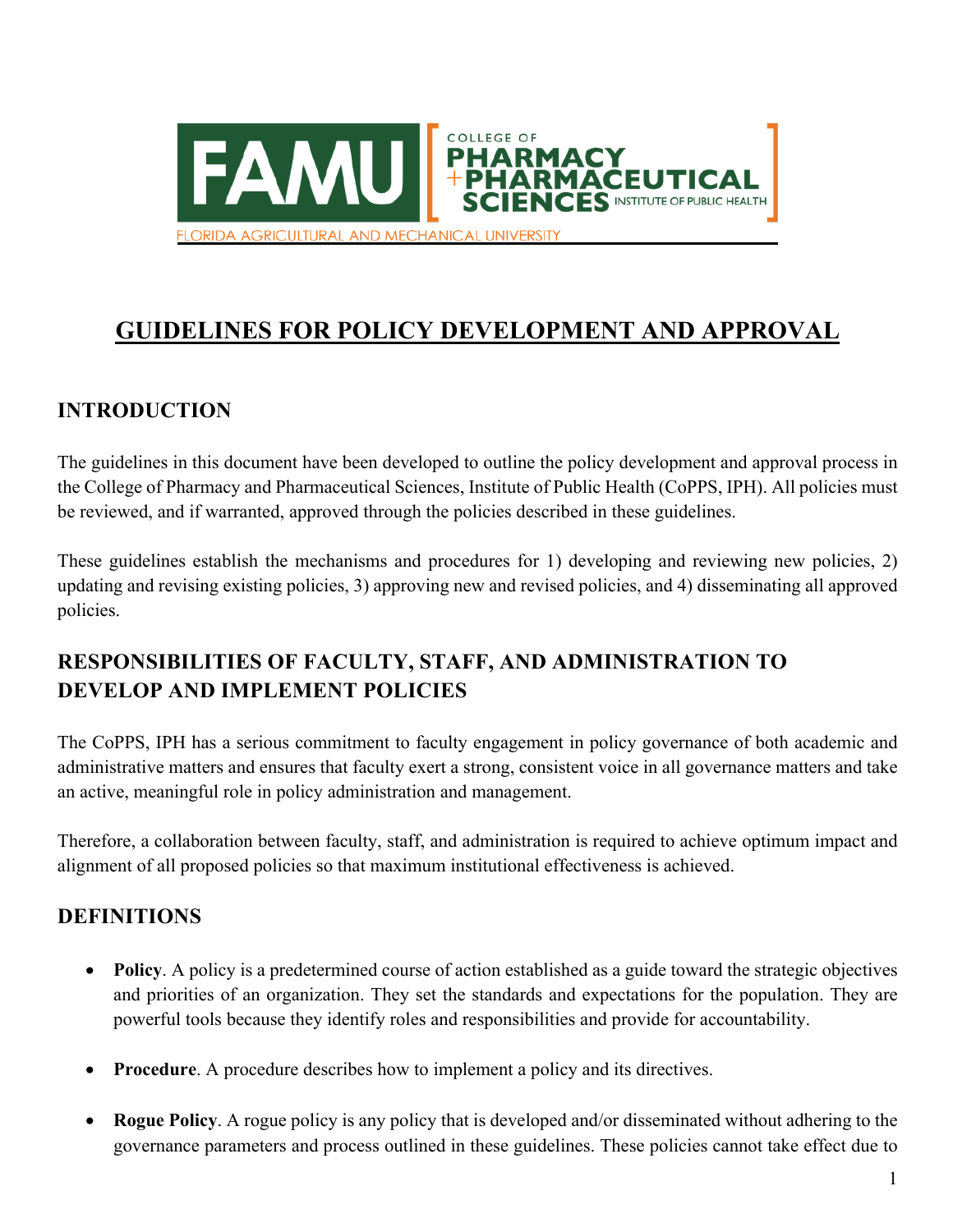significant and unreasonable risks posed to the accuracy of content and reliability of due diligence measures undertaken prior to review and approval. Rogue policies shall be removed from any and all websites, handbooks, and other vessels of communication upon discovery.

- **Policy Sponsor.** A policy sponsor may be any member of the College of Pharmacy and Pharmaceutical Sciences, Institute of Public Health (CoPPS, IPH) which can include faculty, staff, administrators, or learners. In addition, it can consist of a standing committee of the College that is authorized to act by virtue of the bylaws.
- **Stakeholders.** Stakeholders are those individuals that are affected by a proposed policy and/or its related procedures. These include faculty, staff, administrators, and learners.
- **Gatekeeper**. A gatekeeper is a deliberative body composed of faculty and/or staff that is authorized to evaluate policy content and procedures, as well as the short and long-term effects of implementation. Gatekeepers are responsible for forwarding only those policies that meet well-defined policy standards through the various phases of the approval process. The Organizational Ethics and Policy Development Committee is the gatekeeper in the College.
- **Institutional Risk Assessment.** Policies must not have inherent content and/or design that would expose the College to undue burden, risk, or legal liability. For some policies, consultation with legal counsel is necessary to reduce litigation risk or regulatory compliance. Policies must not expose the College to legal or other appreciable risks.
- **Policy Management.** Policy management consists of communicating the policy to all stakeholders.

## **POLICY DEVELOPMENT AND APPROVAL PROCESS**

#### **1. Development of a New Policy Proposal or Policy Revision**

The policy sponsor identifies a need or issue that may require a new policy or policy revision. The policy sponsor must submit the new policy proposal or policy revision to the Chair of the Organizational Ethics and Policy Development Committee. The policy sponsor is responsible for ensuring all required content has been met and that the policy document is complete and accurate before submission. Policy revisions may be nonsubstantive or substantive.

Nonsubstantive changes are updates of telephone numbers, change of position title (if the position is the same position previously noted in the policy), and typographical/grammatical changes that do not affect meaning content or interpretation. The policy sponsor must provide the Chair of the Organizational Ethics and Policy Development committee with the "Policy and Procedure Development Form" indicating the recommended changes.

Substantive changes must go through the policy development process as if it were a new policy. Examples of substantive changes include deletion of parts of the policy, the addition of new sections, and changes to the objective or the scope of the policy.

#### **2. Prescreening of the New Policy Proposal or Policy Revision by the Chair**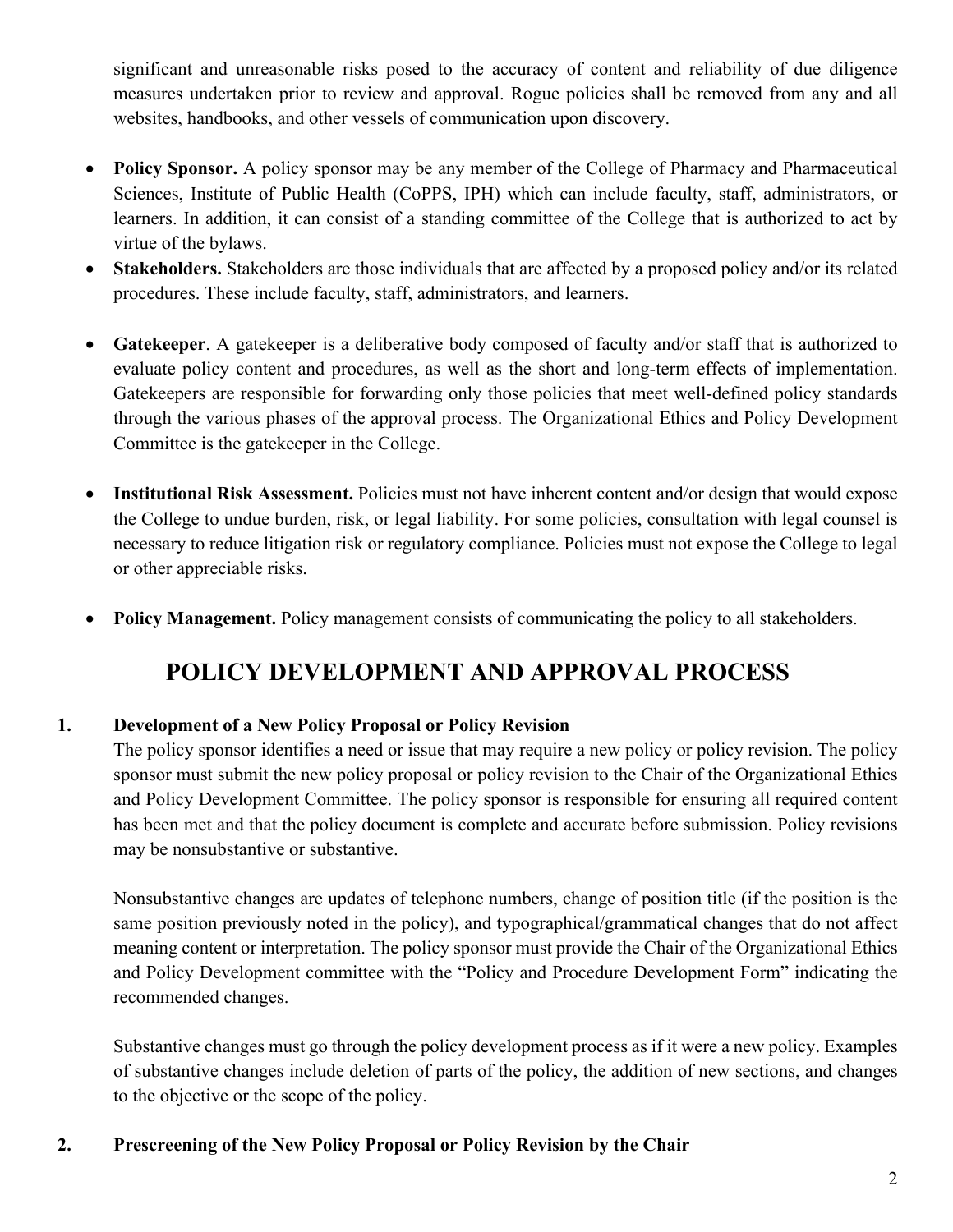Once the Chair of the Organizational Ethics and Policy Development committee receives the new policy proposal or revision from the policy sponsor, it is pre-screened to make sure that the form is complete. If complete, the form is indexed and assigned a pre-policy number, if applicable. It is then forwarded to the Organizational Ethics and Policy Development Committee for review and evaluation.

#### **3. Policy Proposal Review by Organizational Ethics and Policy Development Committee**

Once the Organizational Ethics and Policy Development committee receives the new policy proposal or policy revision, the committee will conduct research and do their due diligence on the draft. This step ensures that the policy is being evaluated in comparison to similar policies at peer institutions and satisfies appropriate accreditation standards and other regulatory impacts.

Appropriate subject-matter experts and/or legal counsel will be consulted as necessary to provide a thorough analysis of the proposal. This completes a formal policy review.

After reviewing a policy presented for approval, the Organizational Ethics and Policy Development committee may a) approve, b) approve with amendment), or c) reject with recommendations for sponsor refinement. A policy draft deemed inadequate may be revised, resubmitted, and reconsidered by the Organizational Ethics and Policy Development committee at a later date.

#### **4. Presentation/Hearing by Faculty**

The Executive Council will receive notification of the proposed policy and the Chair will request through the Dean's Assistant that the policy be placed on the next faculty meeting agenda for a vote. Once the proposal is placed on the faculty agenda, the Chair of Organizational Ethics and Policy Development committee will provide all completed proposal documentation to the Dean's Office to be distributed to all faculty before the faculty meeting.

During the meeting, the faculty will have a discussion on the merits of the new policy proposal or policy revision seeking faculty approval. If there are no changes to the policy as written, the faculty will proceed with the voting process. If there are changes, comments, and suggestions for the policy, this information will be recorded and returned to the Organizational Ethics and Policy Development Committee for review and revision. Once the revisions are made, the revised policy will be presented to the faculty for a vote.

#### **5. Vote by Faculty**

The proposed policy will be approved or rejected by a majority vote of the Voting Faculty. The Voting Faculty shall consist of those full-time members of the teaching, research, and/or public service faculty holding the rank of professor, associate professor, assistant professor, instructor librarian, assistant university librarian, associate university librarian, and university librarian, or instructor in one of the colleges, schools or other academic units of the University. Visiting faculty, or adjunct faculty, or those members of the Administrative or Professional (A&P) staff who are assigned to one of those ranks are not members of the Voting Faculty.

#### **6. Ratification by Faculty and Dean**

When the faculty ratifies a policy, it becomes an authoritative version that is then finalized by the signature of the Dean and is now ready for management.

#### **7. Emergency Policy Procedure**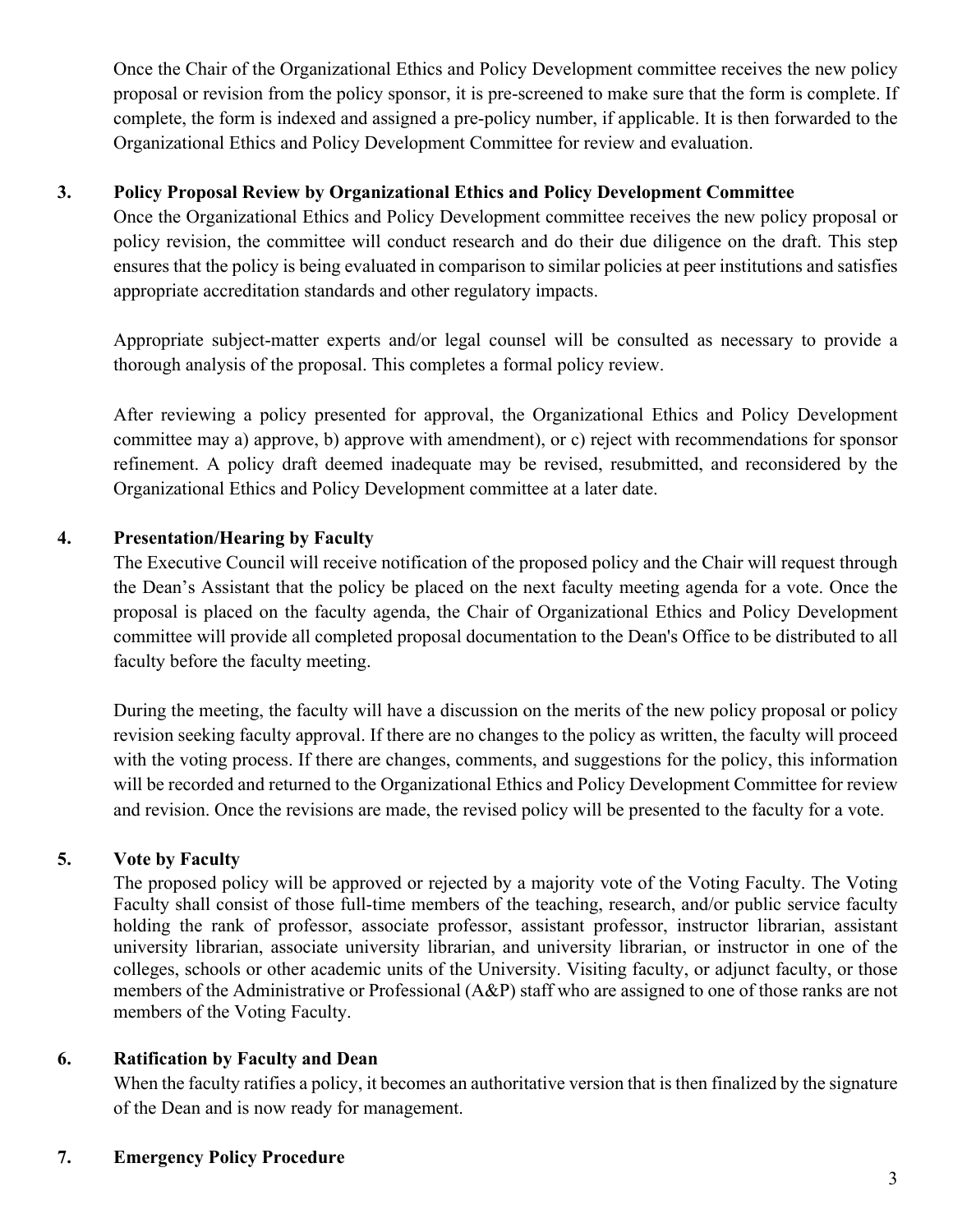If an emergency policy is needed, a faculty meeting will be called immediately for discussion, after the Organizational Ethics and Policy Development committee has reviewed such policy. Voting faculty will then cast a vote either in person or electronically.

| <b>Policy and Procedure Review and Revision History</b> |  |  |  |
|---------------------------------------------------------|--|--|--|
|                                                         |  |  |  |
| <b>Creation Date:</b>                                   |  |  |  |
| <b>Reviewed Date:</b>                                   |  |  |  |
| <b>Revised Date:</b>                                    |  |  |  |
| <b>Approval Date:</b>                                   |  |  |  |
| <b>Effective Date:</b>                                  |  |  |  |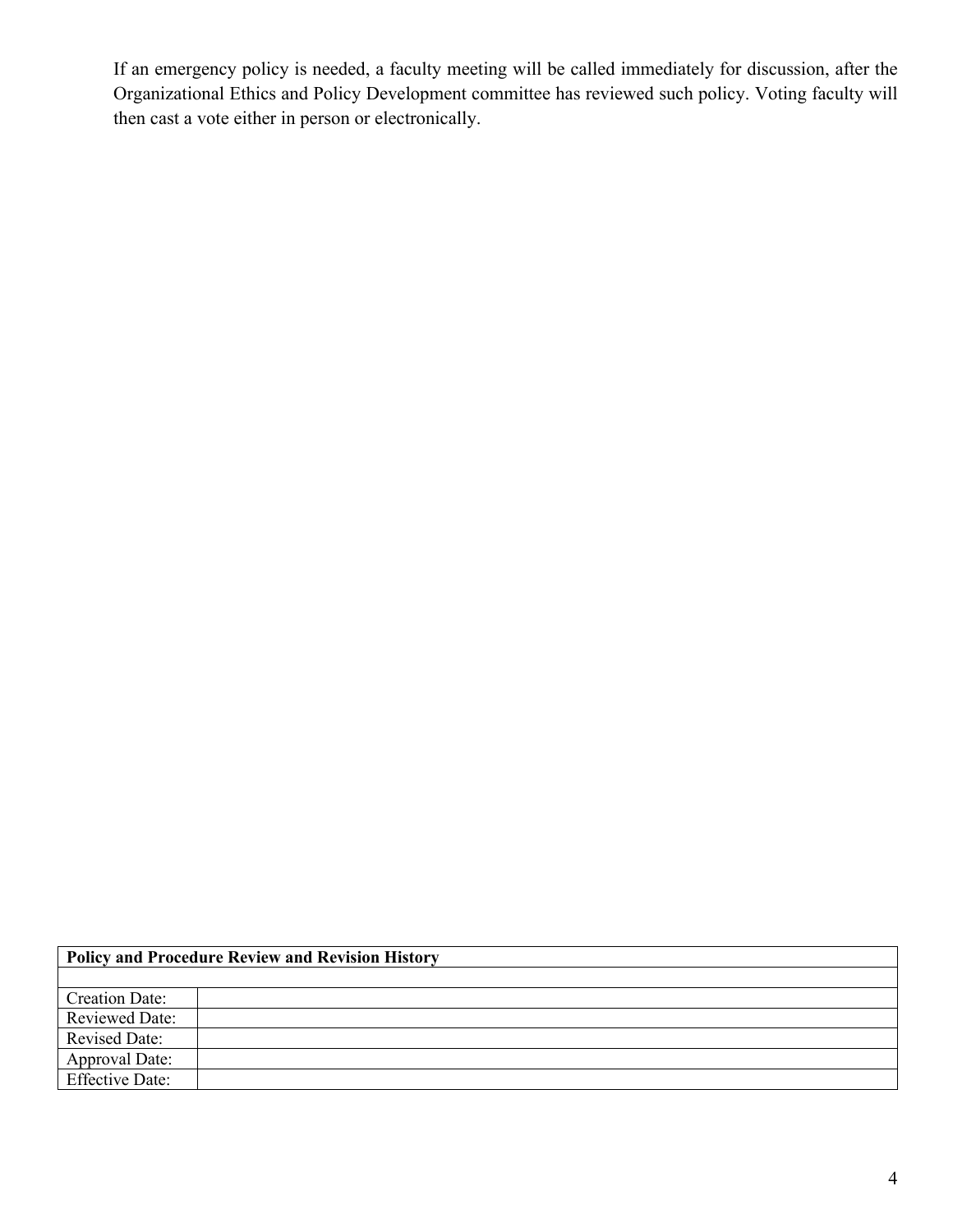**APPENDIX A: Policy and Procedure Development Form**



## **POLICY AND PROCEDURE DEVELOPMENT FORM**

 $+$  PF

**COLLEGE OF** 

**New Policy/Procedure** ☐ **Revised Policy/Procedure** ☐

ACY<br>MACEUTICAL

| <b>Policy Title:</b>        |  |
|-----------------------------|--|
| <b>Policy Sponsor:</b>      |  |
| Policy Sponsor E-mail:      |  |
| <b>Policy Sponsor Phone</b> |  |
| Number:                     |  |
| Date:                       |  |

| <b>Purpose/Rationale of new/revised</b>      | (If a new policy, please provide a brief description of the policy and     |  |
|----------------------------------------------|----------------------------------------------------------------------------|--|
| policy/procedure:                            | explain why it is necessary)                                               |  |
|                                              | (If this is a revision to an existing policy, please describe the changes) |  |
| What will be the major impact and            |                                                                            |  |
| the overall goal of the new/revised          |                                                                            |  |
| policy?                                      |                                                                            |  |
| Determine whether the new/revised            |                                                                            |  |
| policy will have a financial impact.         |                                                                            |  |
| Will new resources be required in            |                                                                            |  |
| order to implement the policy? Will          |                                                                            |  |
| there be any cost savings that result        |                                                                            |  |
| from the new/revised policy?                 |                                                                            |  |
| Will the new/revised policy/procedure        | $\Box$ Legislation                                                         |  |
| be impacted by or impact any of the          | $\Box$ Collective Agreements                                               |  |
| following?                                   | $\Box$ Existing Policy/Procedure                                           |  |
|                                              | $\Box$ Not Applicable                                                      |  |
|                                              | Describe the impact:                                                       |  |
| What are the risks of not                    |                                                                            |  |
| establishing/revising the                    |                                                                            |  |
| policy/procedure?                            |                                                                            |  |
| <b>Stakeholders impacted by this policy:</b> | $\Box$ Administration<br>$\Box$ Staff<br>$\Box$ Faculty<br>$\Box$ Learners |  |

#### **Summary of Due Diligence**